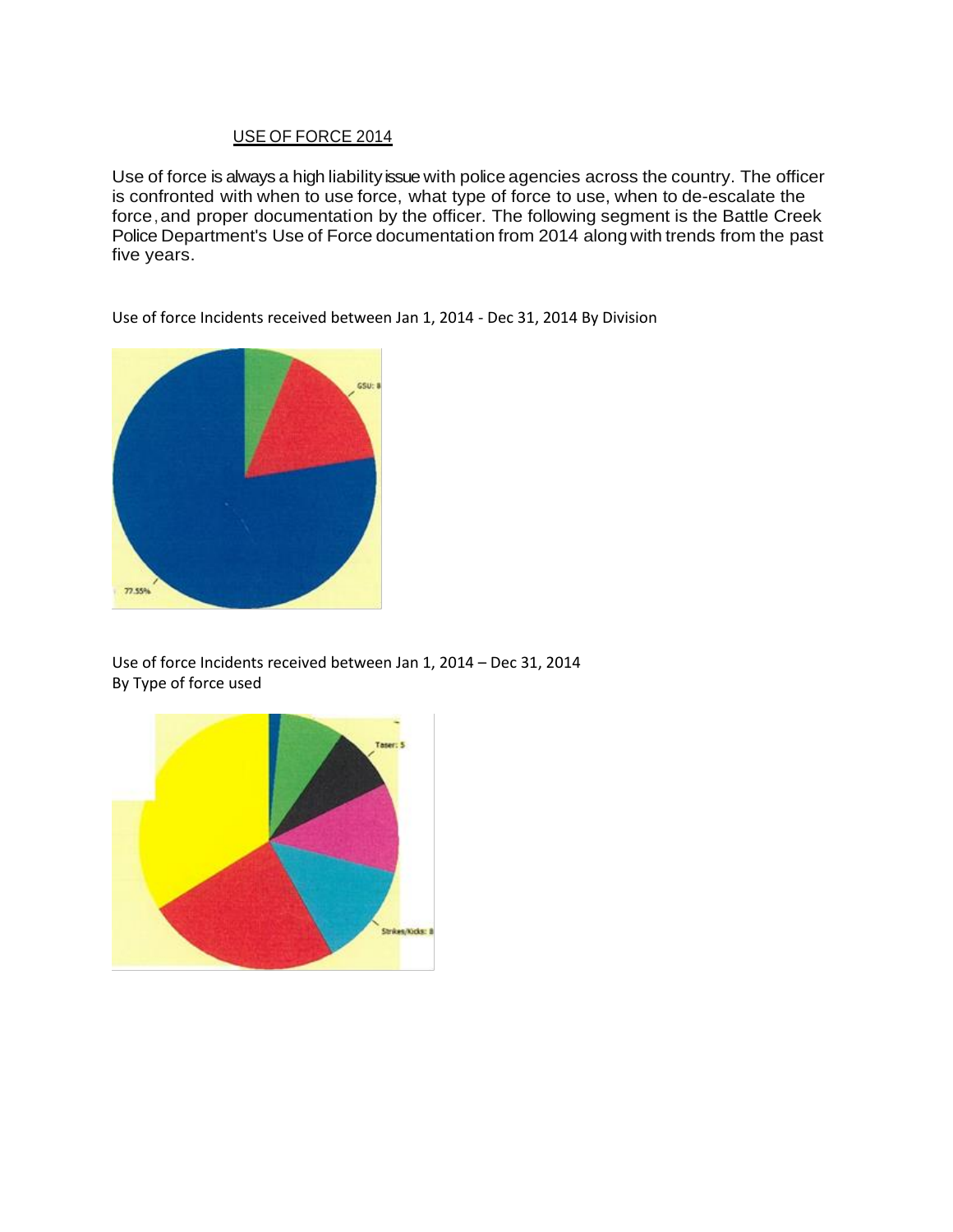

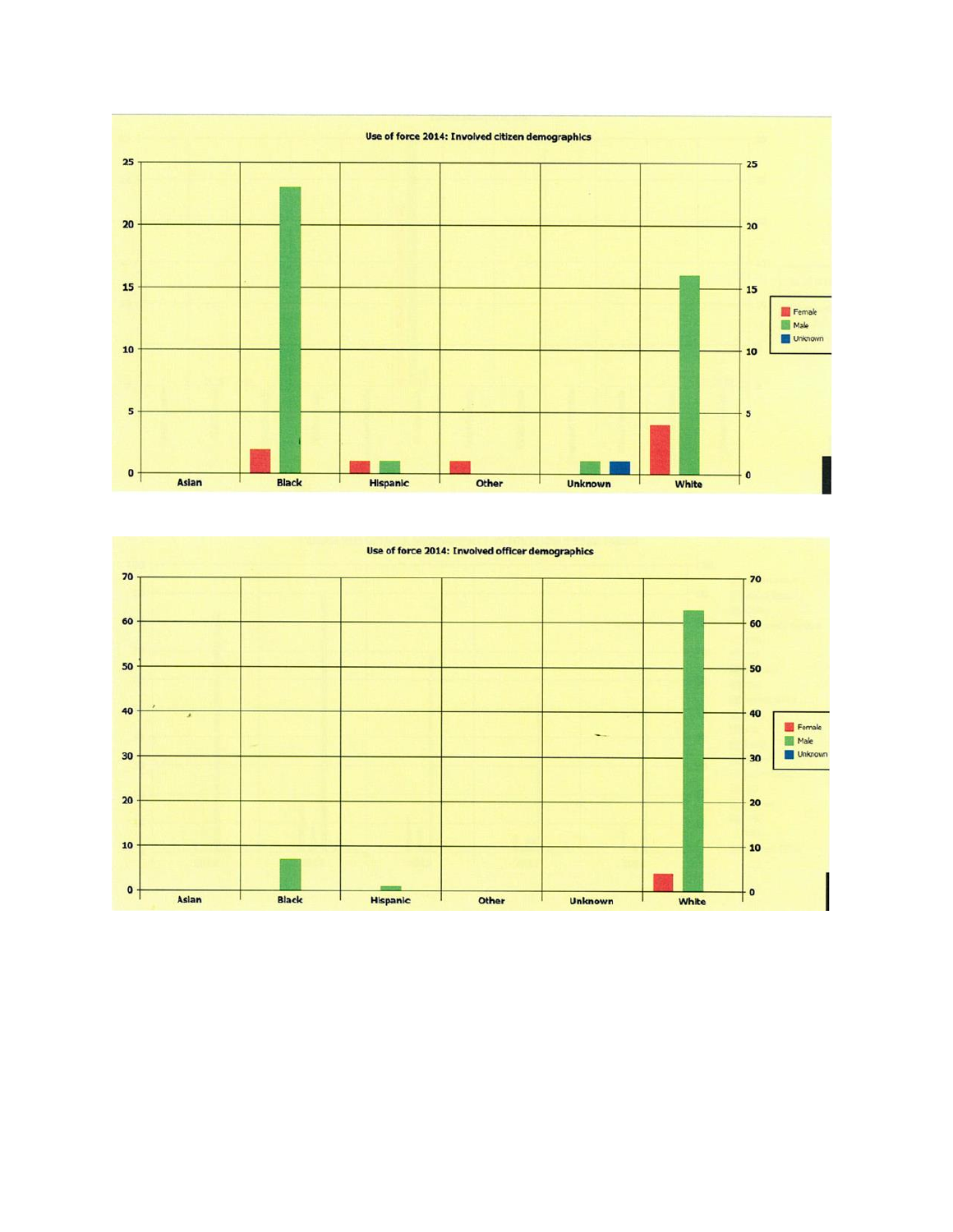

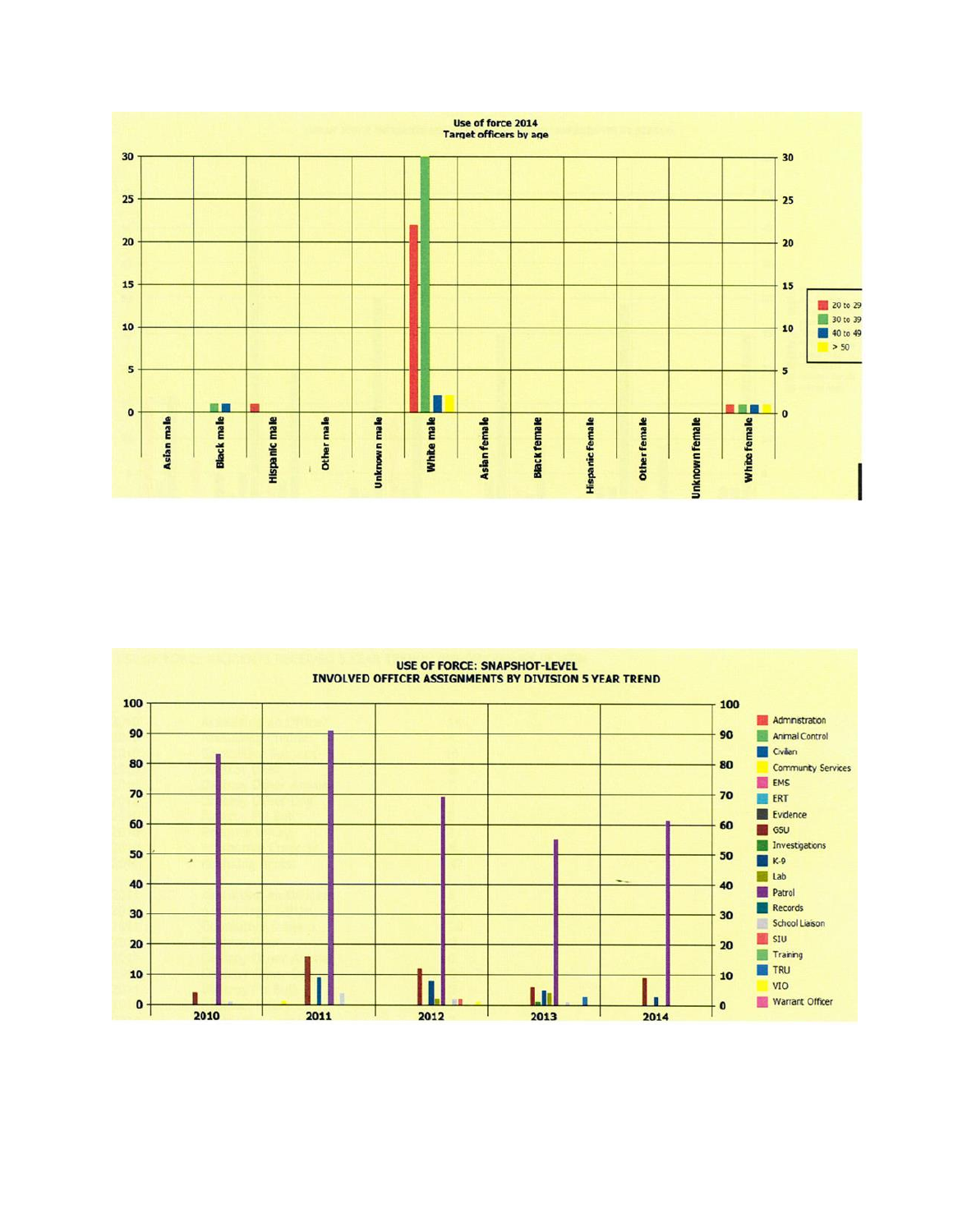

#### USE OF FORCE INCIDENTS RECEIVED 2014: BREAKDOWN BY REASON

- 2014 Assaulting an Officer 8
- 2014 Assaulting Civilian 1
- 2014 Combative Subject 9
- 2014 Prisoner Injury 3
- 2014 Protective Custody 3
- 2014 Resisting Arrest 25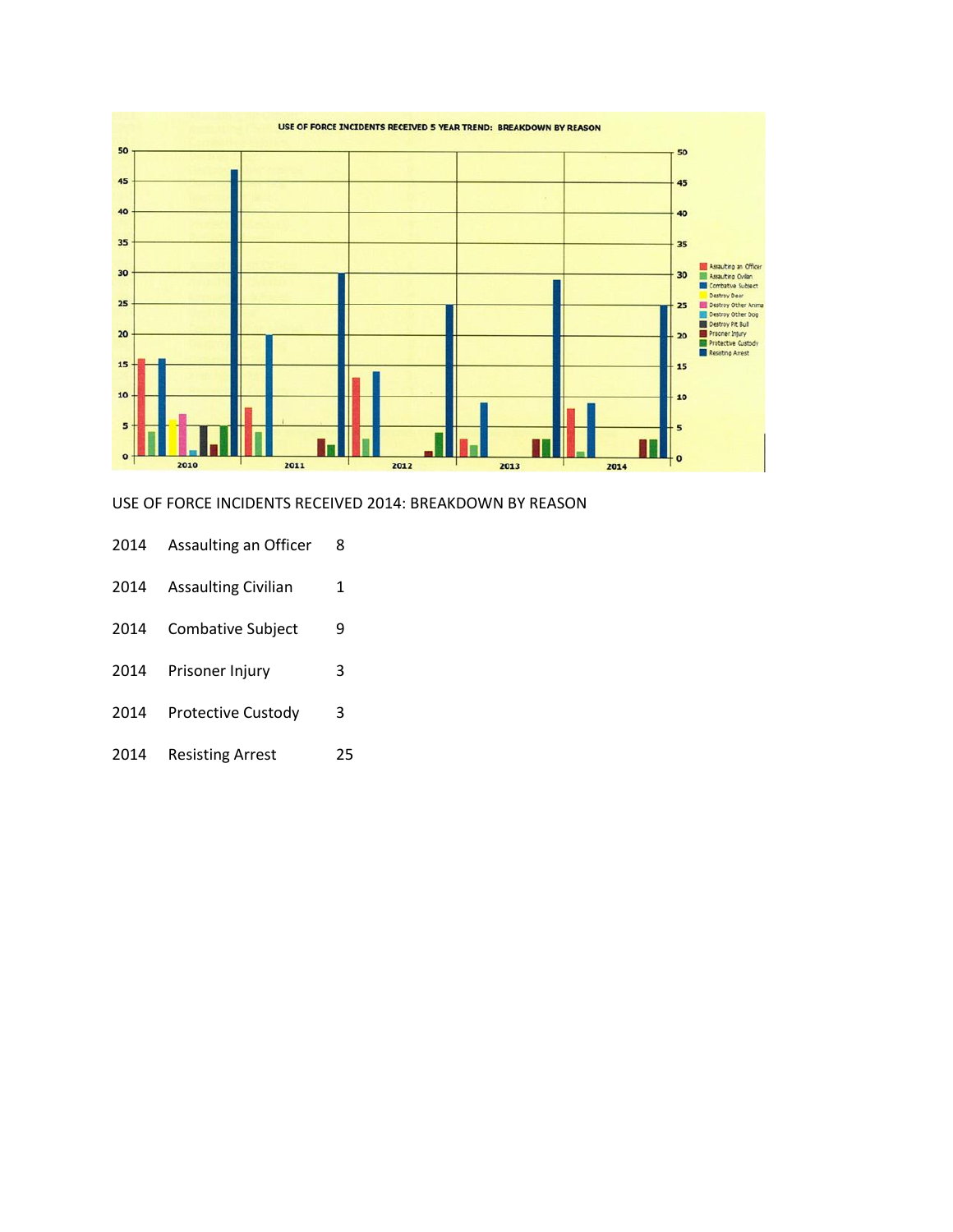

## USE OF FORCE INCIDENTS RECEIVED 2014: BREAKDOWN BY TYPE OF FORCE USED

|          | 2014 Aerosol Agent         | 15 |
|----------|----------------------------|----|
| 2014 ASP |                            | 0  |
|          | 2014 Body Guard            | 0  |
| 2014     | <b>Compliance Controls</b> | 5  |
|          | 2014 Deadly Force Response | 0  |
|          | 2014 No Force Used         | 1  |
| 2014     | Other                      | 1  |
|          | 2014 Physical Controls     | 21 |
|          | 2014 Police K-9            | 7  |
|          | 2014 Strikes/Kicks         | 8  |
| 2014     | Taser                      | 5  |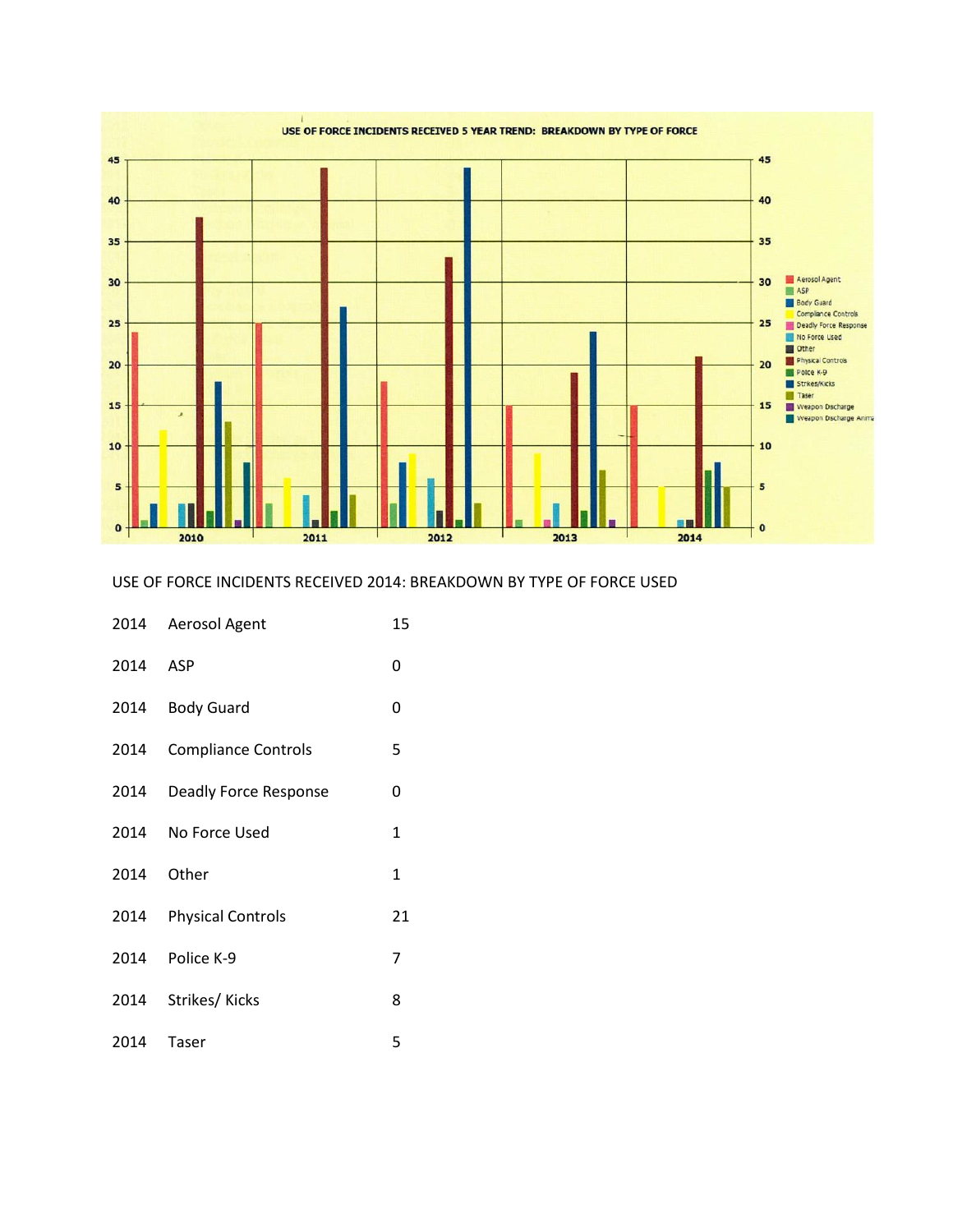

### USE OF FORCE INCIDENTS RECEIVED 2014: BREAKDOWN BY SERVICE BEING RENDERED

|      | 2014 Arrest                     | 41 |
|------|---------------------------------|----|
| 2014 | <b>Assisting Outside Agency</b> | 2  |
| 2014 | Assisting Outside Dept.         | 2  |
| 2014 | Call for Service                | 11 |
| 2014 | <b>Routine Patrol</b>           | 3  |
|      | 2014 Traffic Stop               | 5  |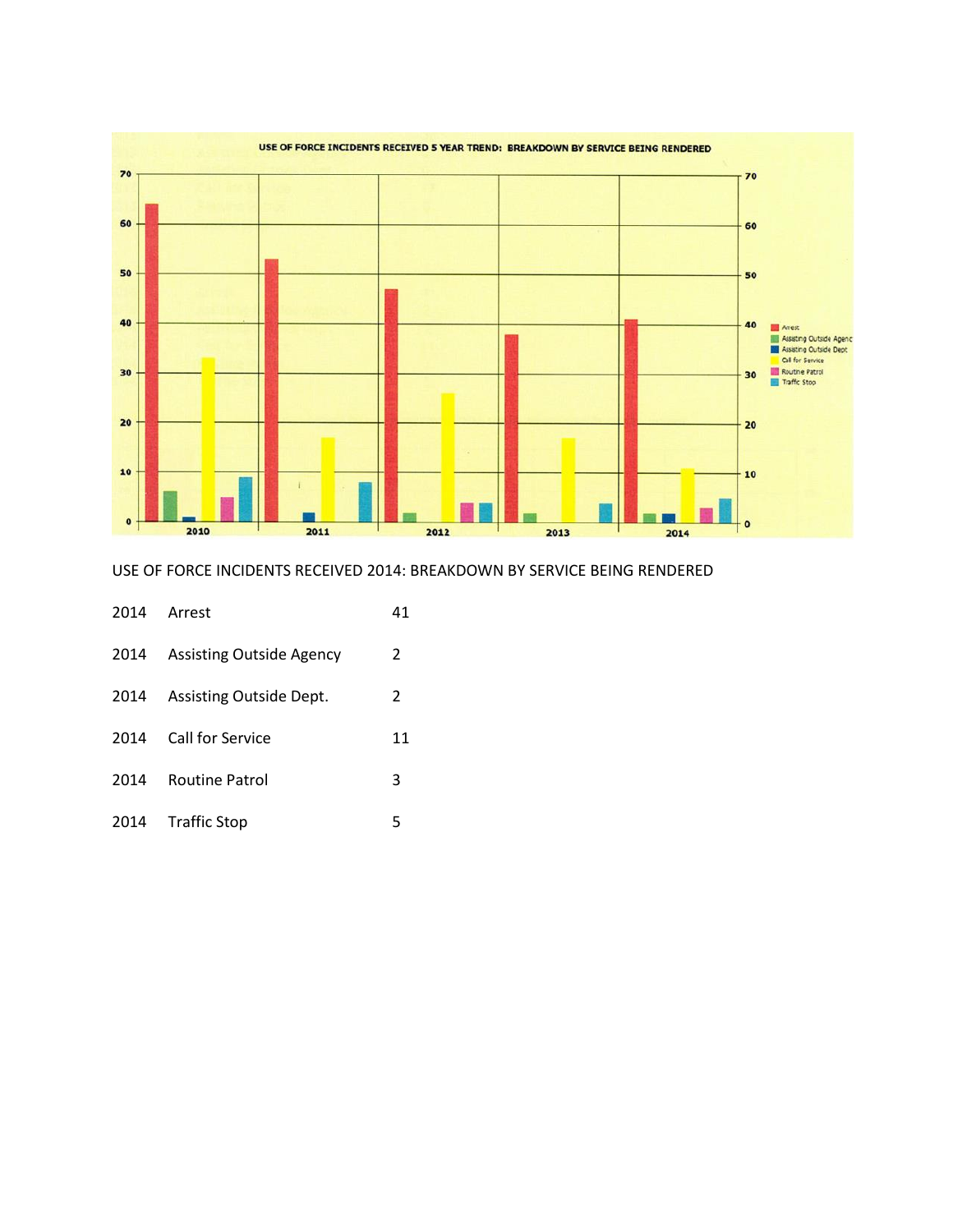

### USE OF FORCE INCIDENTS RECEIVED 2014: BREAKDOWN BY CITIZEN INJURED

 No 29 Yes 20



USE OF FORCE INCIDENTS RECEIVED 2014: BREAKDOWN BY CITIZEN TAKEN TO HOSPITAL

 No 32 Yes 17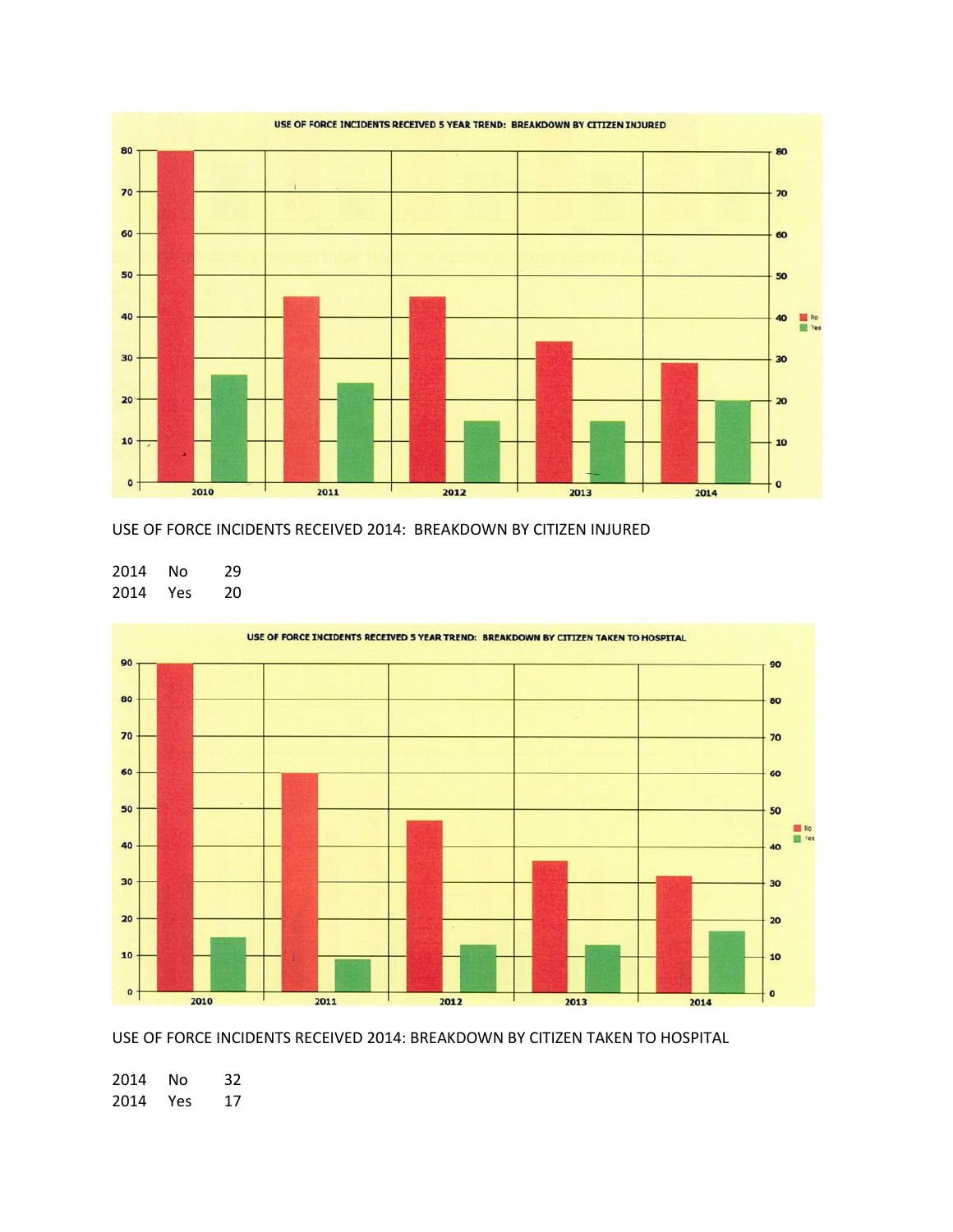

USE OF FORCE INCIDENTS RECEIVED 2014: BREAKDOWN BY ASSESSED CITIZEN CONDITION

|      | 2014 Alcohol              | 13 |
|------|---------------------------|----|
| 2014 | Alcohol and unknown drugs | 4  |
| 2014 | Mentally unstable         | 6  |
| 2014 | None detected             | 14 |
| 2014 | Unknown                   | 9  |
| 2014 | <b>Unknown Drugs</b>      | 3  |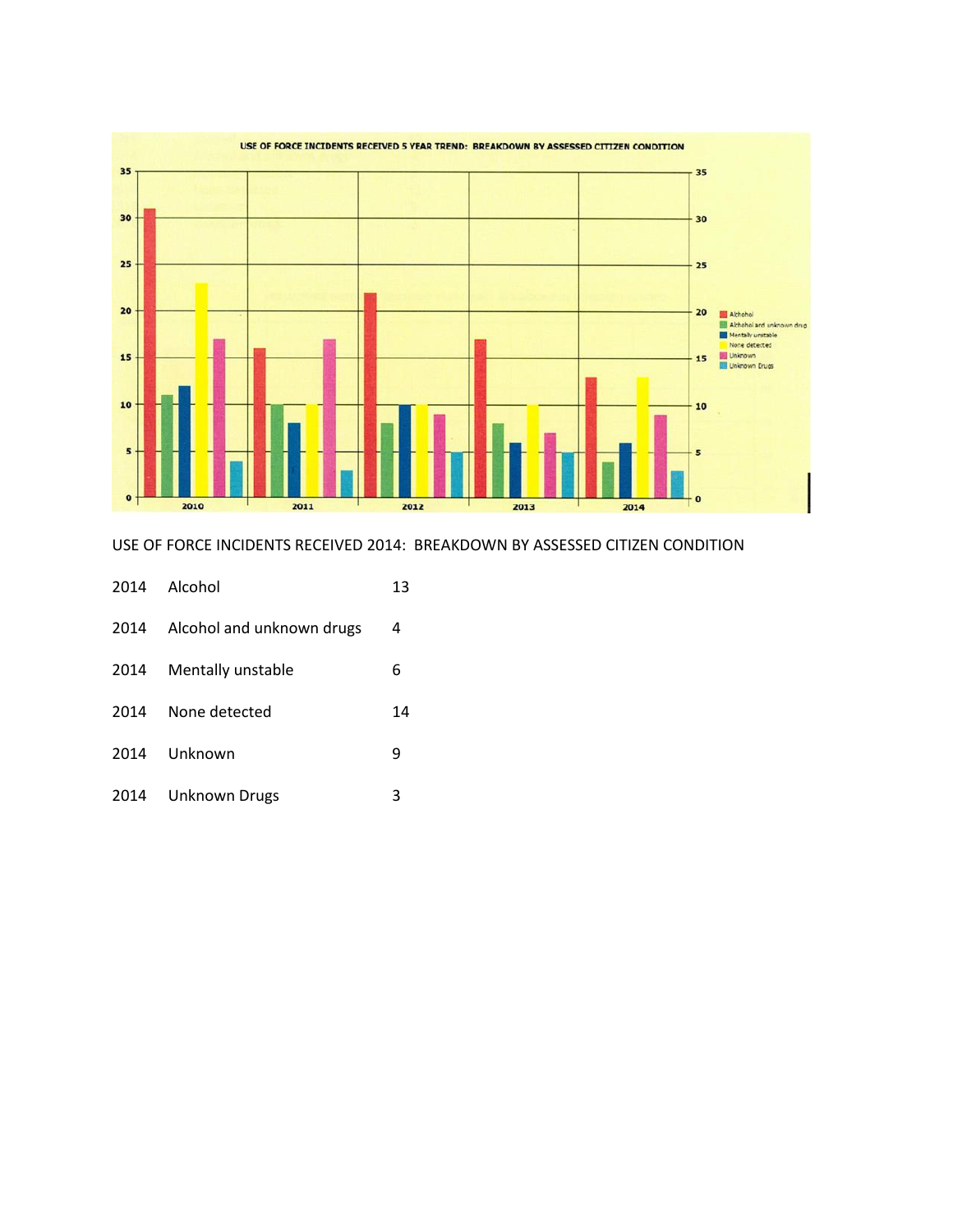

USE OF FORCE INCIDENTS RECEIVED 2014: BREAKDOWN BY OFFICER(S) INJURED

| 2014 | N٥  | 45 |
|------|-----|----|
| 2014 | Yes | 4  |



USE OF FORCE INCIDENTS RECEIVED 2014: BREAKDOWN BY OFFICER(S) TAKEN TO HOSPITAL

 No 47 Yes 2